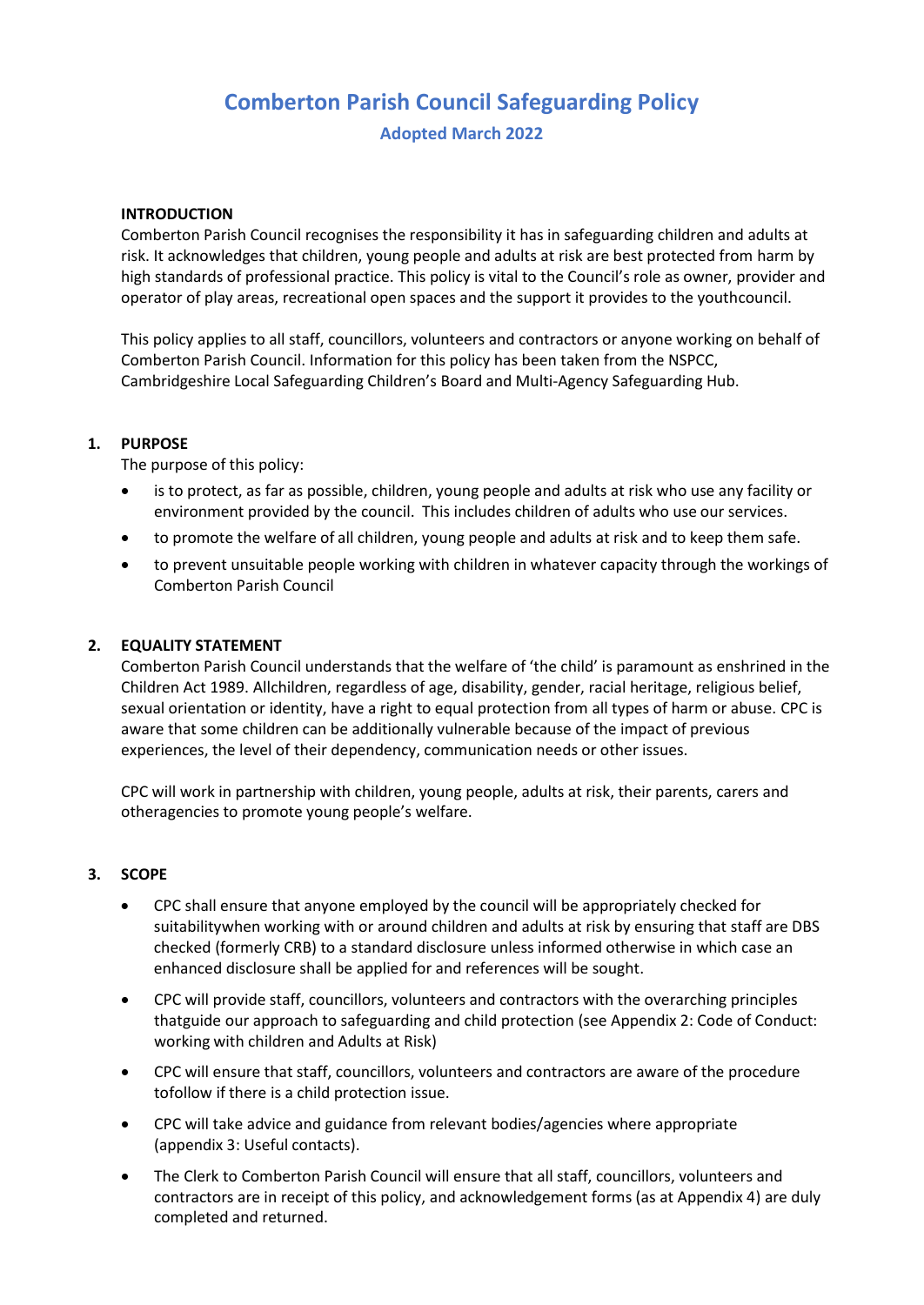• CPC shall take due consideration to ensure that appropriate training is undertaken by staff,councillors and volunteers as necessary.

CPC understands and recognises four main types of ase and will ensure that all staff, councillors, volunteers and contractors are aware of them and alert to types and signs of abuse and the procedure in reporting any concerns. (See Appendix 1: Signs of Child Abuse)

This policy has been drawn up on the basis of the Children Act 2004 and should be read alongside CPC's policies and procedures:

- Code of Conduct
- Equal Opportunities Policy
- Grievance Policy and Procedures
- Health & Safety Policy
- Lone Working Policy
- Press & Media Policy
- Social Media Policy
- Publication Scheme
- Risk Management Policy
- Staff Recruitment Policy

# **4. REPORTING OF SUSPECTED CHILD ABUSE**

- Comberton Parish Council will listen and value any concerns raised by any child or adult at risk. A Safeguarding Incident Form will be completed (see Appendix 5) and the appropriate authorities contacted where necessary.
- If there is suspicion of abuse or poor practice taking place, there is a clear obligation to report the matter and following consultation with the Chairman, the Clerk will make the final decision to report to the appropriate authority (under delegated powers).
- CPC will ensure that all stages of reporting are documented and marked *CONFIDENTIAL*  and stored securely in compliance with the Data Protection Act.
- CPC will use relevant policies and procedures to manage any allegations against staff and volunteers appropriately.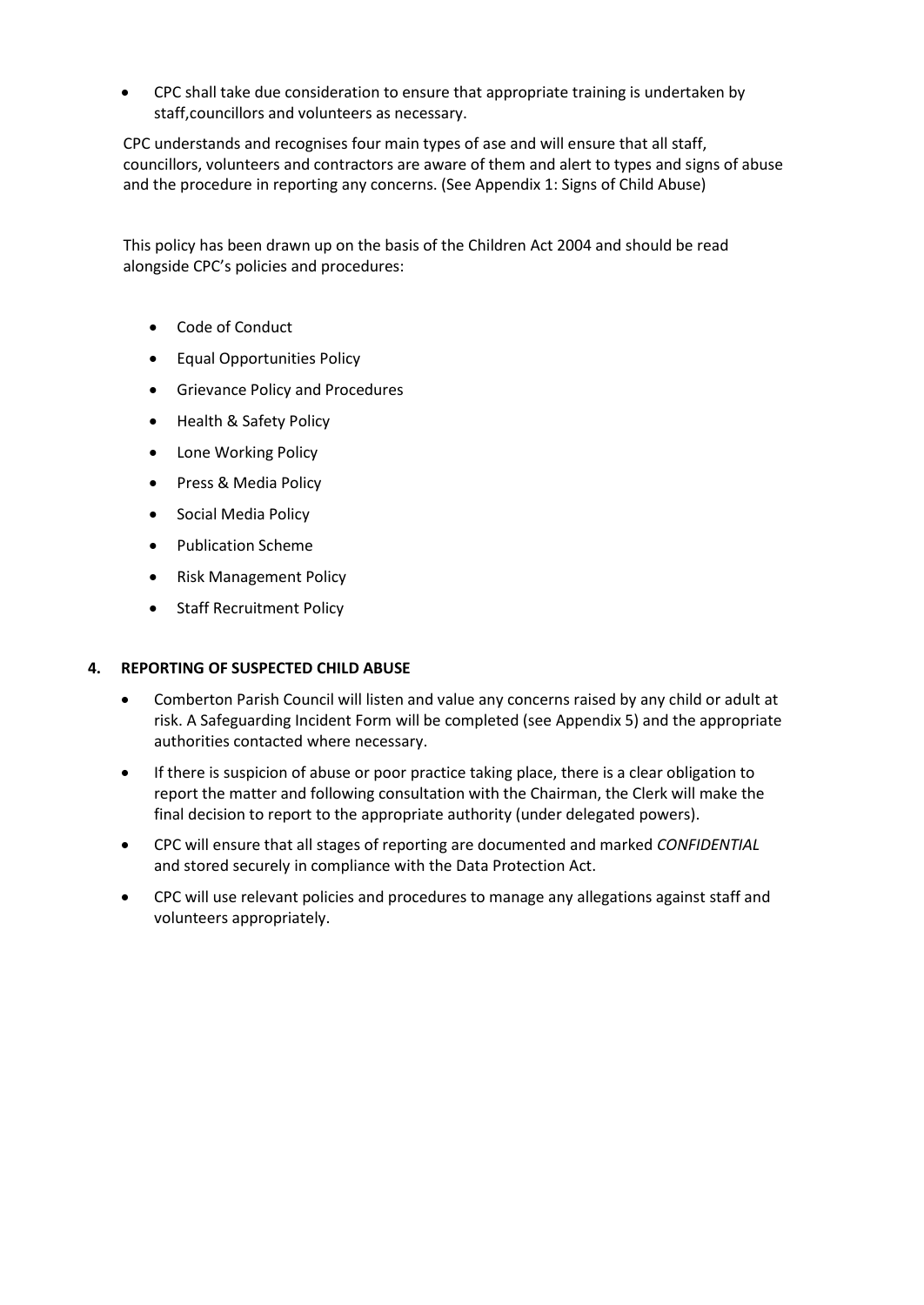#### **Appendix 1: COMBERTON PARISH COUNCIL: SIGNS OF CHILD ABUSE**

# **NEGLECT**

Occurs when a parent/carer fails to meet a child's essential needs for food, clothing, shelter or medical care, or when children are left without proper supervision which leaves them unsafe or unprotected. **Some indications are:**

# *Poor appearance and hygiene:*

- Be smelly or dirty
- Have unwashed clothes
- Have inadequate clothing, e.g. not having a winter coat
- Seem hungry (turns up to school without having breakfast or any lunch money)

# *Health and Development problems*

- Untreated injuries, medical and dental issues
- Repeated accidental injuries caused by lack of supervision
- Recurring illnesses or infection
- Not been given appropriate medication
- Thin or swollen tummy
- Failure to attend any sort of appointments
- Delay in the child's development without other clear cause

# *Housing and Family issues*

- Living in an unsuitable/hazardous home environment, e.g. no heating
- Being left alone for a long time
- Taking on the role of carer for other family members

# **PHYSICAL ABUSE**

Occurs when parents/carer or other adults deliberately cause physical injuries to a child. **Some indications are:**

- Unexplained injuries including bruises, burns, bites, fractures
- Vomiting, drowsiness or seizures
- Respiratory problems
- Child may suddenly behave differently
- Child may withdraw from physical contact
- Child may show anxiety about going home

# **EMOTIONAL ABUSE**

Occurs when a parent/carer deliberately tries to scare or humiliate a child. It may be that the adult is isolating or ignoring them.

# **Some indications are:**

- Child uses language, acts or knows things you would not expect them to know for their age
- Child struggles to control strong emotions or has extreme outbursts
- Child may seem isolated from their parents
- Child may lack social skills or have few, if any, friends

# **SEXUAL ABUSE**

Occurs when an adult or older child involves a child in a sexual activity to which the child does not or cannot consent because of their age or understanding

#### **Some indicators are:**

- Child may avoid being alone with people including family members or friends
- Child may appear frightened of a person or reluctant to be with them
- Child may display inappropriate sexual behaviour for their age
- Child may complain about abdominal pains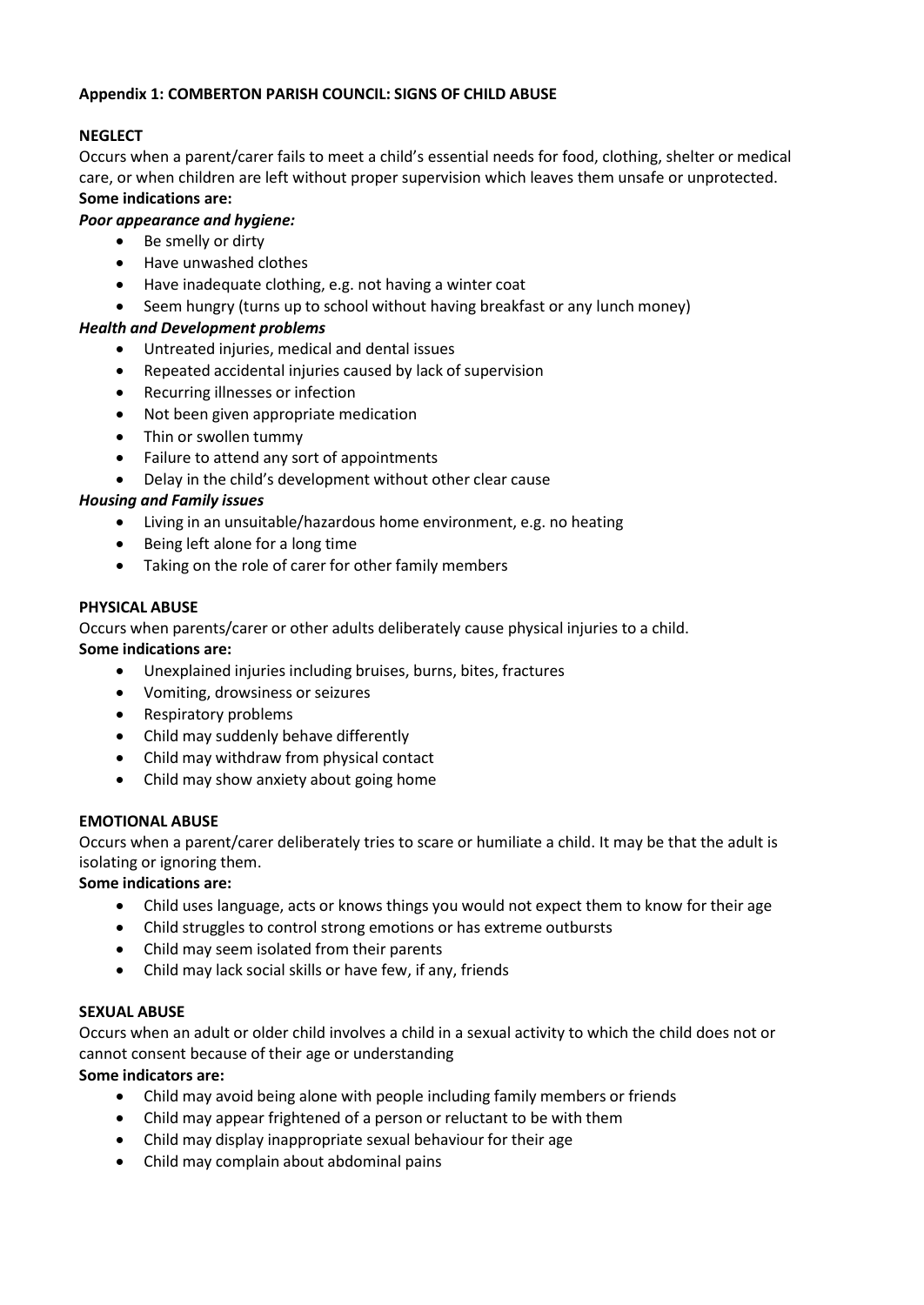#### **APPENDIX 2: COMBERTON PARISH COUNCIL: CODE OF CONDUCT - WORKING WITH CHILDREN AND ADULTS AT RISK**

This code of conduct is principally designed to safeguard children and adults at risk and is a guide to all Comberton Parish Council staff, councillors, volunteers, and contractors who may come into contact with the groups listed, during the course of their activities. By following this code of conduct you will reduce the likelihood of any misinterpretations of your actions. It is key for you to remember that you have been allocated a position of trust and responsibility and you must act in accordance with this.

There are a number of things that you must ensure do not happen whilst you are working or volunteering for Comberton Parish Council

#### **DO:**

- treat all of those involved equally with respect and dignity offensive, discriminatory, or aggressivebehaviour will not be tolerated.
- understand your role in any policies and procedures, e.g., child protection, health and safety be clearabout what you should do if a concern about the safety or welfare of a young person arises.
- co-operate fully with other officers, volunteers, and contractors.
- show respect for your peers and participants and treat them how you would want to be treated yourself.
- understand that inappropriate behaviour will be followed up by the appropriate person.
- act as a role model for other young people; your behaviour may influence others
- ensure that permission is sought from parents for any photographs or video of children or young people. These must only be retained by Comberton Parish Council.
- remember that your behaviour towards participants to whom you are in a position of trust should reflect your role.
- be vigilant of changes in behaviour and inappropriate conduct in other members and report where necessary

#### **DO NOT**

- spend time alone with children out of sight of others.
- take or drop off a child alone unless you are following agreed procedures and have agreed safeguards in place.
- take children to your home.
- allow or engage in any form of inappropriate touching or physical abuse.
- take part in or tolerate behaviour that frightens, embarrasses, or demoralises a child or young person oraffects their self-esteem.
- make sexually suggestive comments to a child, even in fun.
- allow allegations made by a child to go unchallenged, unrecorded, or ignored.
- make a child cry as a form of control.
- do things of a personal nature for children or adults at risk that they can do for themselves.
- contact children or families individually via Facebook or any other social media including mobile phones.
- make promises that you cannot keep. All allegations or disclosures on child protection issues must be reported on.
- Avoid showing favouritism and/or forming special friendships.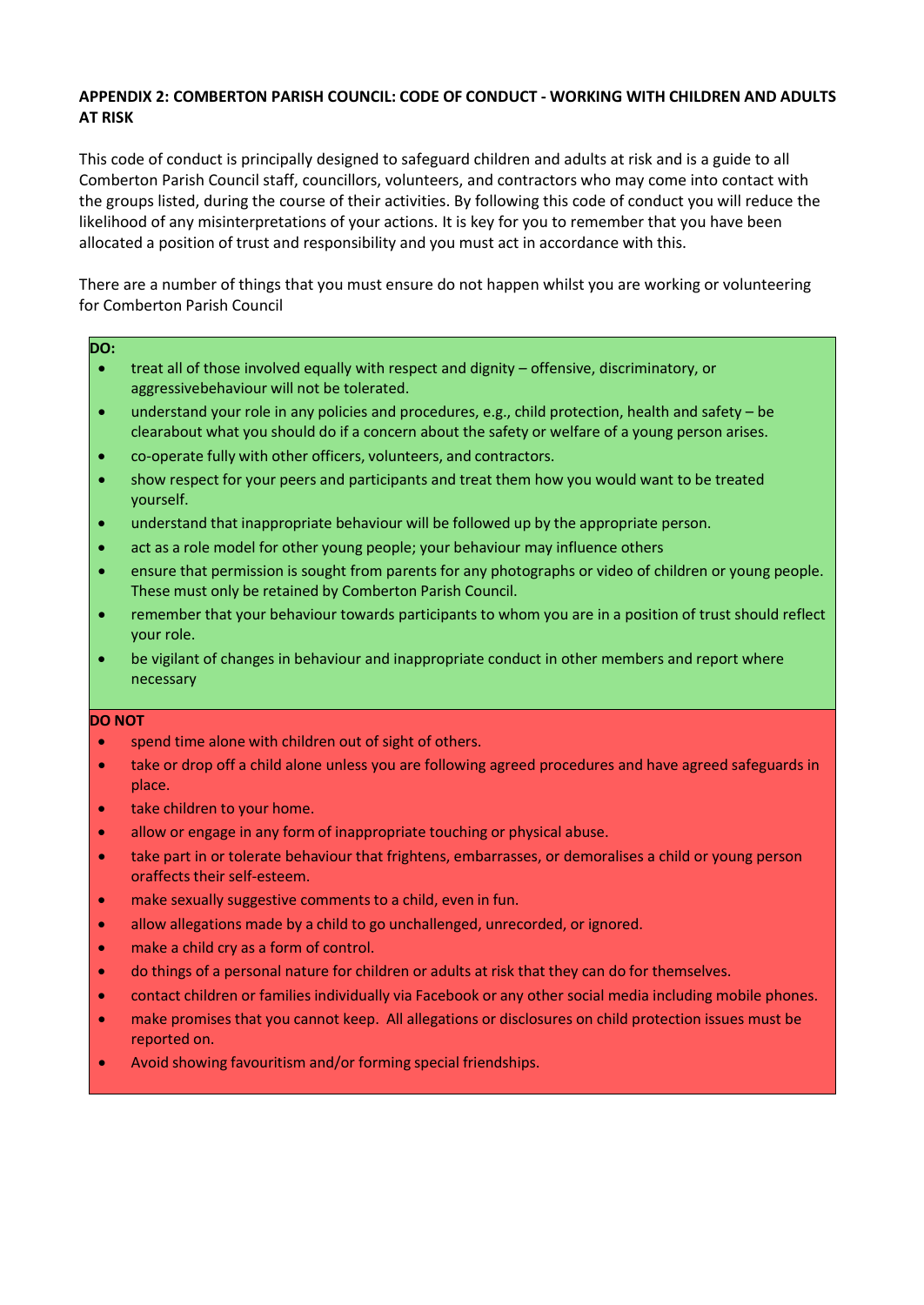# **APPENDIX 3 COMBERTON PARISH COUNCIL: USEFUL CONTACTS**

Cambridgeshire Local Safeguarding Children's Board Scott House 5 George Street Huntingdon PE29 3AD

Tel: 01480 373522 Fax: 01480 376377 Email: [lscb@cambridgeshire.gov.uk](mailto:lscb@cambridgeshire.gov.uk)

# **Children Social Care Services**

Tel: 0345 045 1362 (Mon-Thurs) 8am – 5:30pm, (Fri) 8am – 4:30pm Out of Hours Emergency Duty Team Tel: 017322 234724

#### **Emergency**

If a child is in immediate danger or left alone, you should contact the police or call an Ambulance (call 999).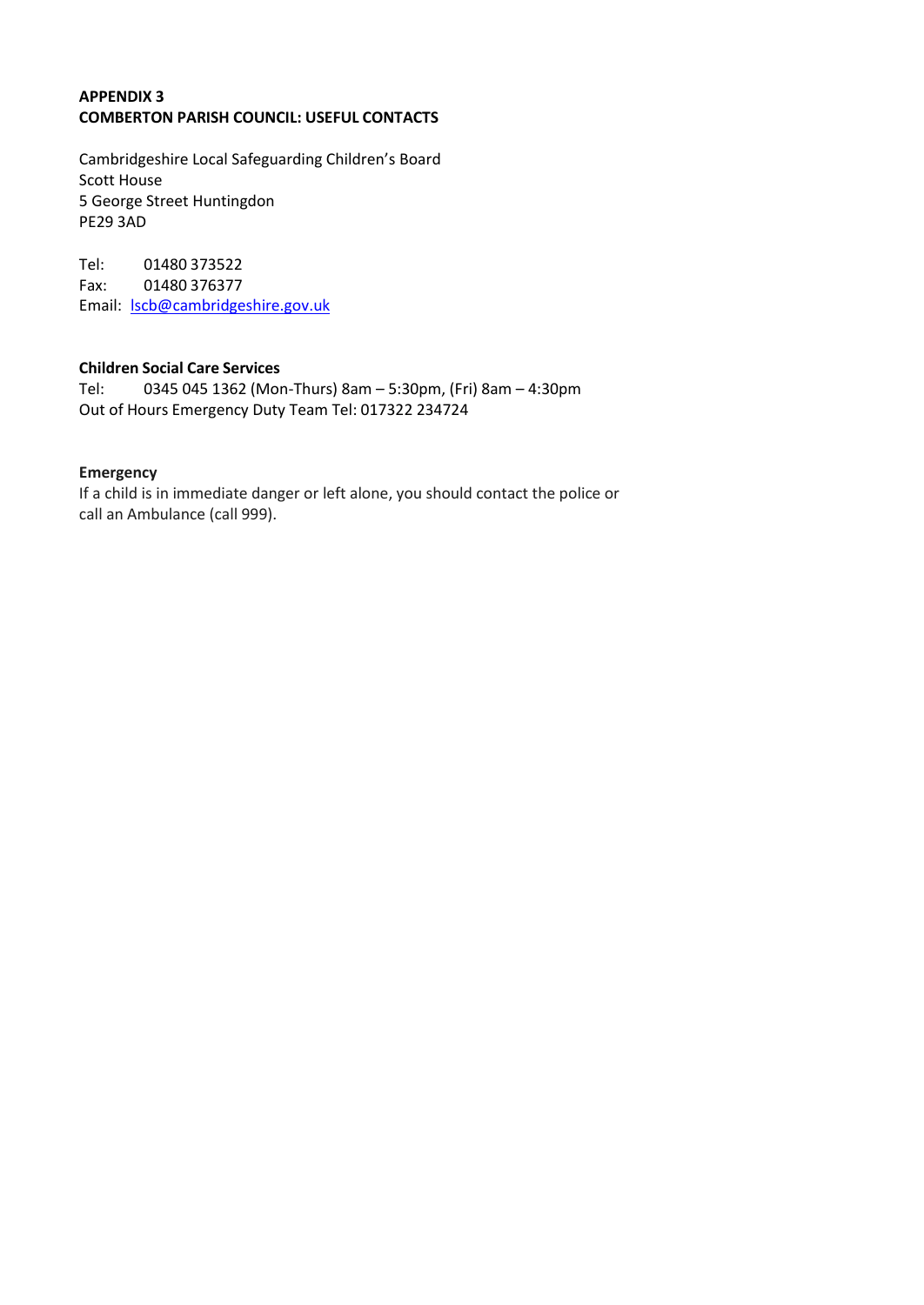# **SAFEGUARDING CHILDREN AND ADULTS AT RISK POLICY ACKNOWLEDGEMENT FORM**

#### **Dated: until further notice**

I have read and been informed about the content, requirements, and expectations of the Safeguarding Children and Adults at Risk Policy for staff, councillors, volunteers, and contractors of Comberton Parish Council. I have received a copy of the policy and agree to abide by the policy guidelines as a condition of my employment/contract and my continuing working relationship with Comberton Parish Council.

I understand that if I have questions, at any time, regarding this policy, I will consult with the Parish Clerk.

Please read the Safeguarding Children and Adults at Risk Policy carefully to ensure that you understand the policy before signing this document.

| Signature:           |  |
|----------------------|--|
| <b>Printed Name:</b> |  |
| Capacity:            |  |
| Receipt By:          |  |
| Date:                |  |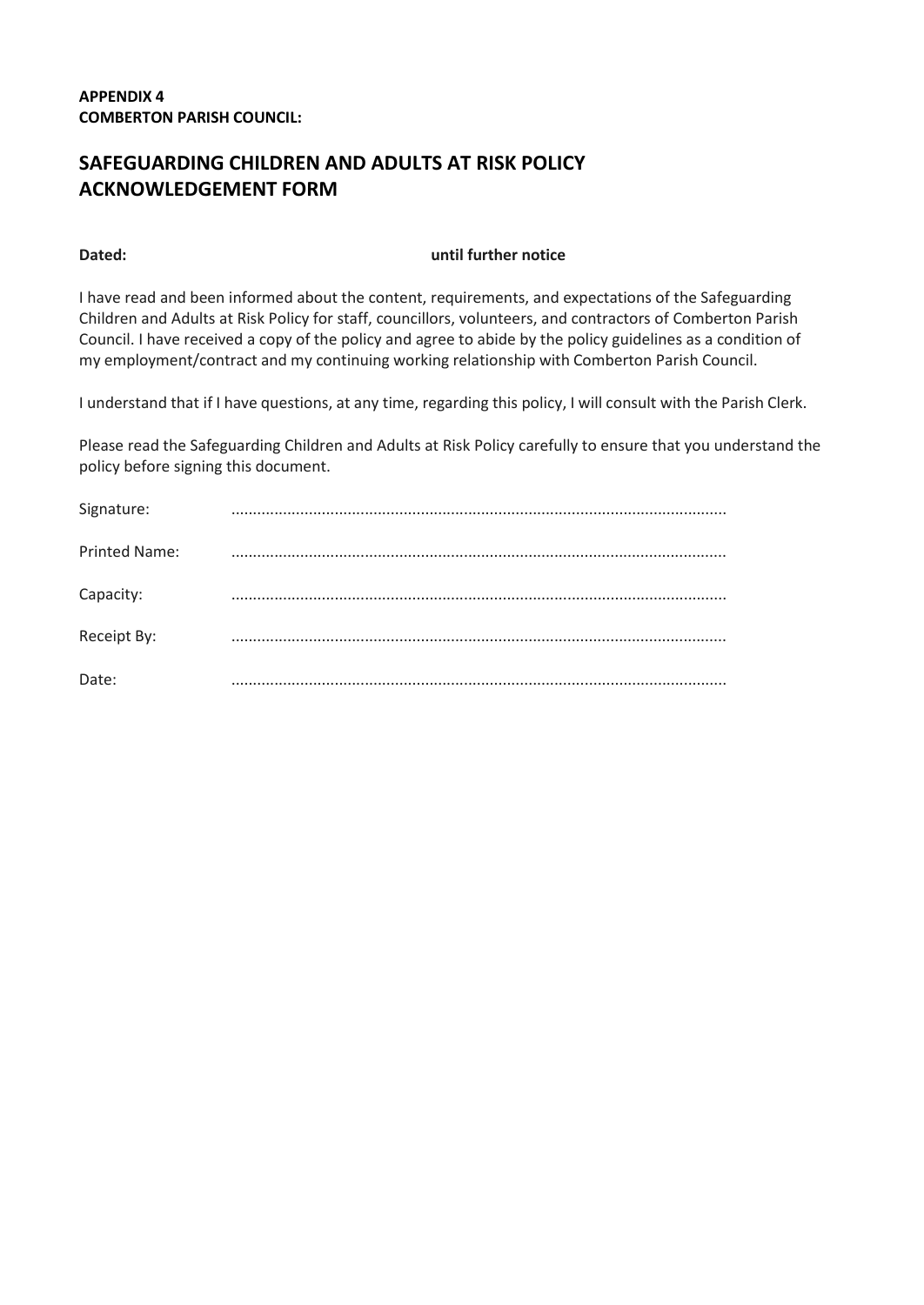# **APPENDIX 5 COMBERTON PARISH COUNCIL**

# **Safeguarding Incident Report Form**

Information provided on this form will only be used for this purpose and will be stored confidentially in accordance with all Data Protection Laws relevant at the time.

Please use clear print in blue or black ink.

#### **Information about You**

| Name:    |  |
|----------|--|
| Address: |  |
|          |  |
|          |  |
| Email:   |  |
| Tel:     |  |

#### **Details about the Incident**

| Date & Time of Incident:                                                                                   |          |  |  |
|------------------------------------------------------------------------------------------------------------|----------|--|--|
| Name of Individuals<br>involved:                                                                           |          |  |  |
| Location of where<br>incident happened:                                                                    |          |  |  |
| If you have noticed<br>unexplained<br>injuries/marks on a child,<br>please indicate on the<br>image below. | 캴<br>lΠũ |  |  |

Brief description of incident/conversation (make clear distinction on what is fact / opinion / hearsay) and use extra paper where necessary. Please use exact quotes where possible: